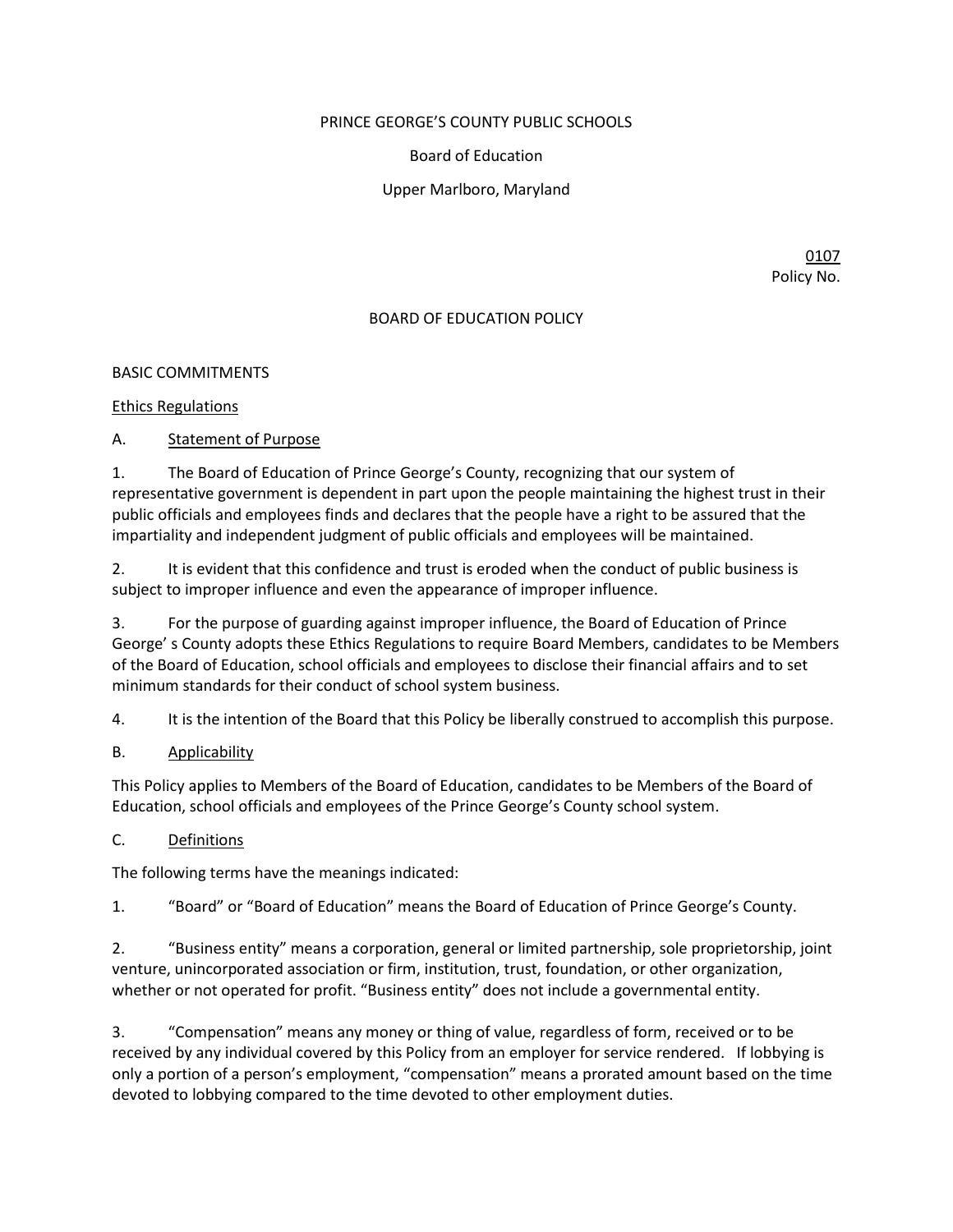4. "Doing business with" means:

a. Having or negotiating a contract that involves the commitment, either in a single or combination of transactions, of \$100.00 or more of school system funds; or

b. Being subject to the authority of the school system; or

c. Being registered as a lobbyist under this Policy.

5. "Employee" means an employee of the Board or the school system and includes the Superintendent.

6. "Financial interest" means:

a. Ownership of any interest as the result of which the owner has received within the past 3 years or is presently receiving, or in the future is entitled to receive, more than \$1,000 per year; or

b. Ownership, or the ownership of securities of any kind representing or convertible into ownership, of more than 3% of a business entity by an official or the spouse of an official.

7. "Gift" means the transfer of anything of economic value, regardless of the form, without adequate and lawful consideration. "Gift" does not include political campaign contributions regulated under the Elections Article, Annotated Code of Maryland, or any other provision of State or local law regulating the conduct of elections or the receipt of political campaign contributions.

8. "Immediate family" means a spouse and dependent children.

9. "Interest" means:

a. A legal or equitable economic interest, whether or not subject to an encumbrance or a condition, that is owned or held, in whole or in part, jointly or severally, directly or indirectly.

b. "Interest" includes any interest held at any time during the reporting period.

c. "Interest" does not include:

(i) An interest held in the capacity of a personal agent, custodian, fiduciary, or personal representative or trustee, unless the holder has an equitable interest in the subject matter;

(ii) An interest in a time or demand deposit in a financial institution;

(iii) An interest in an insurance policy, endowment policy or annuity contract under which an insurer promises to pay a fixed amount of money either in a lump sum or periodically for life or a specified period;

(iv) A common trust fund or a trust which forms part of a pension or profit sharing plan which has more than 25 participants and which has been determined by the Internal Revenue Service to be a qualified trust under the Internal Revenue Code; or

(v) A college saving plan under the Internal Revenue Code.

10. "Lobbying" means:

a. Communicating in the presence of an official with the intent to influence any official action of that official; and

b. Spending over \$25.00 for food, entertainment or other gifts during the calendar year in connection with the communication or intent to influence; or

Engaging in activities having the express purpose of soliciting others to communicate with an official with the intent to influence that official; and

d. Spending over \$25.00 in connection with the activities or intent to influence.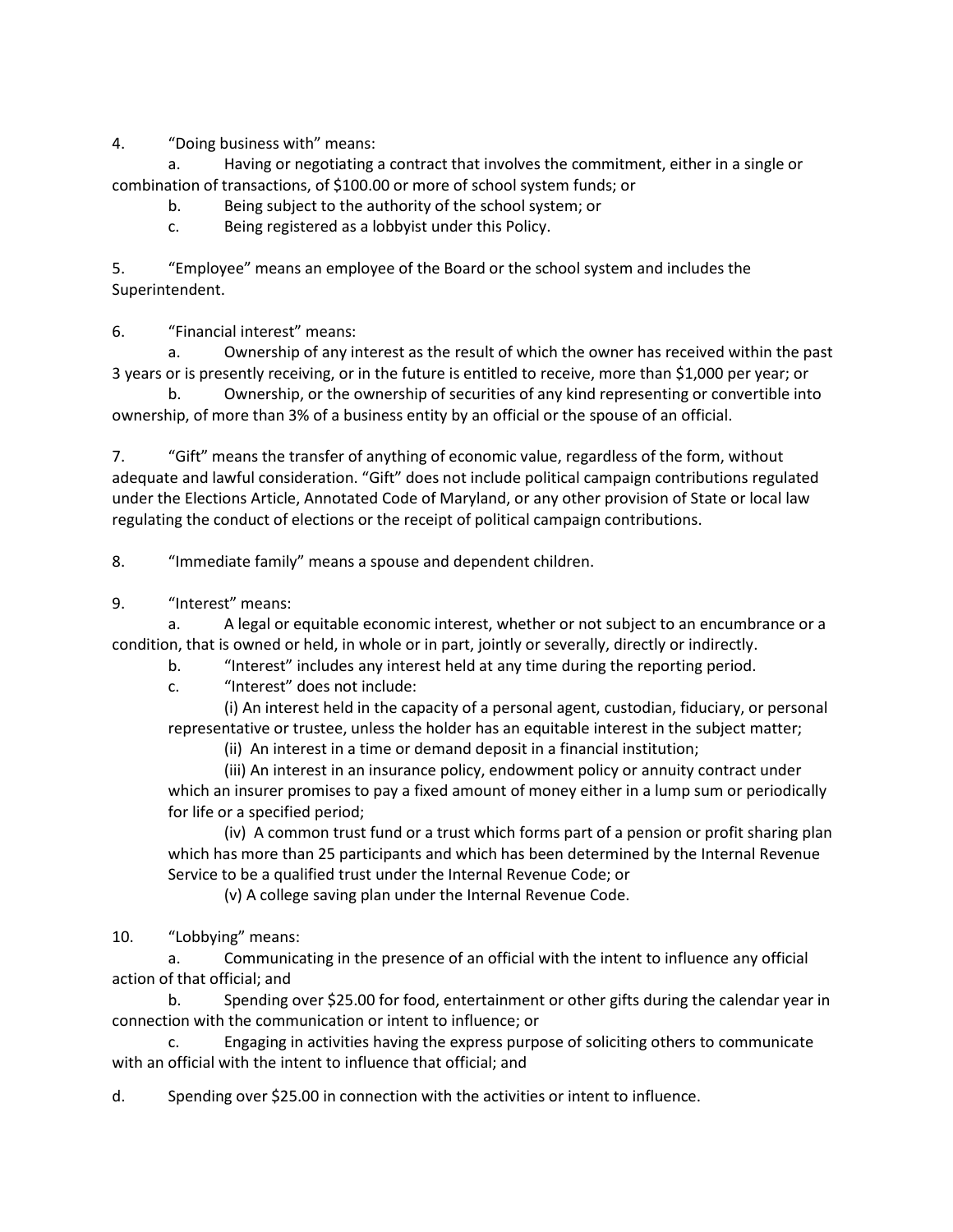11. "Lobbyist" means a person required to register and report expenses related to lobbying under this Policy.

12. "Member of the Board" means a member of the Board of Education of Prince George's County.

13. "Official" includes a Member of the Board, an employee of the Board or the Prince George's County School System (PGCPS), and the Superintendent.

14. "Panel" means the Prince George's County School System Ethics Panel established under this Policy.

15. "Person" includes an individual or business entity.

16. "Qualified relative" means a spouse, parent, child or sibling.

17. "School system" means the educational system, PGCPS, under the authority of the Board of Education of Prince George's County.

D. Administration - Ethics Panel

1. There is a Prince George's County School System Ethics Panel that consists of five (5) members appointed by the Chairman of the Board of Education with the concurrence of the other Members of the Board.

a. The following individuals may not serve on the Panel:

(i) Current employee of the Board or PGCPS;

- (ii) Elected officials;
- (iii) Candidate for elective office; or
- (iv) If currently doing business with the Board/PGCPS.

b. All individuals recommended for membership on the Panel are subject to fingerprinting and a criminal background check before final approval for membership on the Panel.

c. The Board shall provide the Panel members with training regarding its duties and responsibilities.

2. The Panel is the advisory body responsible for interpreting this Policy and advising persons subject to this Policy regarding its application.

3. The Panel members shall serve a three (3) year term.

4. A Panel member may serve until a successor is appointed and qualifies.

5. The Panel shall elect a chairman from among its members. The term of the chairman is one year. The chairman may be reelected.

6. The General Counsel for PGCPS shall assist the Panel in carrying out its duties. If a conflict of interest under this Policy or another conflict prevents the General Counsel from assisting the Panel in a specific matter, the Panel shall request the Board appoint other counsel to assist the Panel in the matter.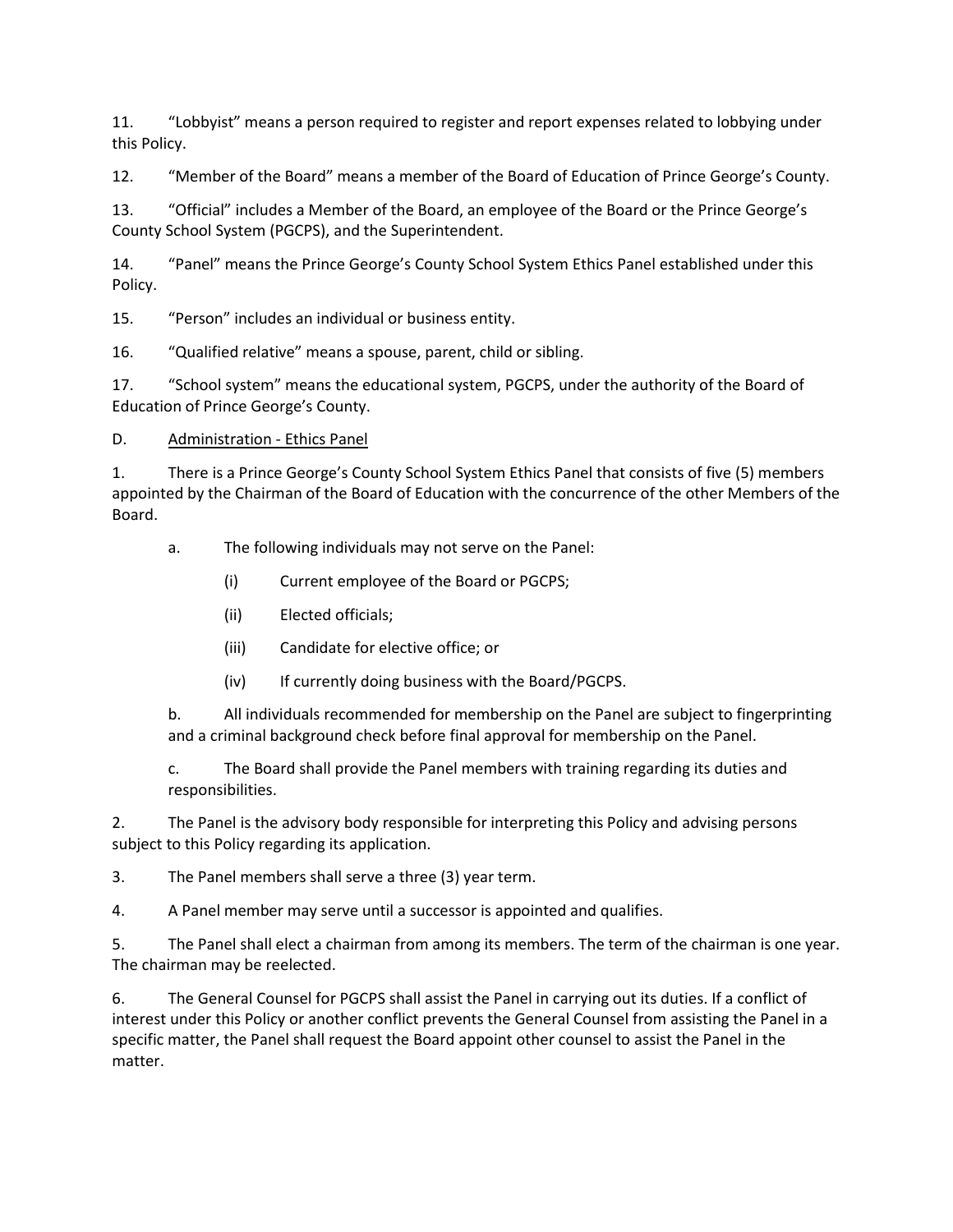### Authority, Duties and Responsibilities of Ethics Panel

1. Any official, employee or other person subject to this chapter may request an advisory opinion from the Panel concerning the application of this Policy.

a. The Panel shall respond promptly to a request for an advisory opinion and shall provide interpretations of this Policy within 60 days of the request based on the facts provided or reasonably available to the Panel.

b. In accordance with applicable State laws regarding public records, the Panel shall publish or otherwise make available to the public copies of the advisory opinions with the identities of the subjects deleted.

2. Any person may file a complaint with the Panel alleging a violation of any of the provisions of this Policy.

a. A complaint shall be in writing and under oath.

b. The Panel may refer a complaint to the Board's Internal Audit Office, if appropriate, for investigation and review.

c. If the Panel determines that there are insufficient facts upon which to base a determination of a violation, the Panel shall recommend to the Board that the complaint be dismissed.

d. If there is a reasonable basis for believing that a violation has occurred, the subject of the complaint, (the "Respondent"), shall be given an opportunity for a hearing conducted by the Panel. The Chairman of the Panel shall arrange for a hearing to be held not less than 10 days or more than 30 days after the Panel determines that a hearing is necessary.

3. The Respondent may propose a settlement or cure to the Panel before a hearing.

a. If the Panel determines that the proposed settlement or cure is consistent with the purposes of this Policy, the Panel shall recommend that the Board accept the proposed settlement or cure;

b. If the Board concurs with the recommendation of the Panel, the Board shall accept the proposed settlement or cure.

4. The Panel's findings of a violation resulting from the hearing shall include findings of fact and conclusions of law.

5. The Panel shall report its findings and recommendations for action to the Board. If the Board concurs with the findings of a violation and recommendations of the Panel, the Board may take enforcement action as provided in this Policy.

6. The Board may dismiss a complaint:

- a. On the recommendation of the Panel; or
- b. If the Board disagrees with a finding of a violation by the Panel.

7. The Panel shall conduct an information program regarding the purposes and application of this Policy.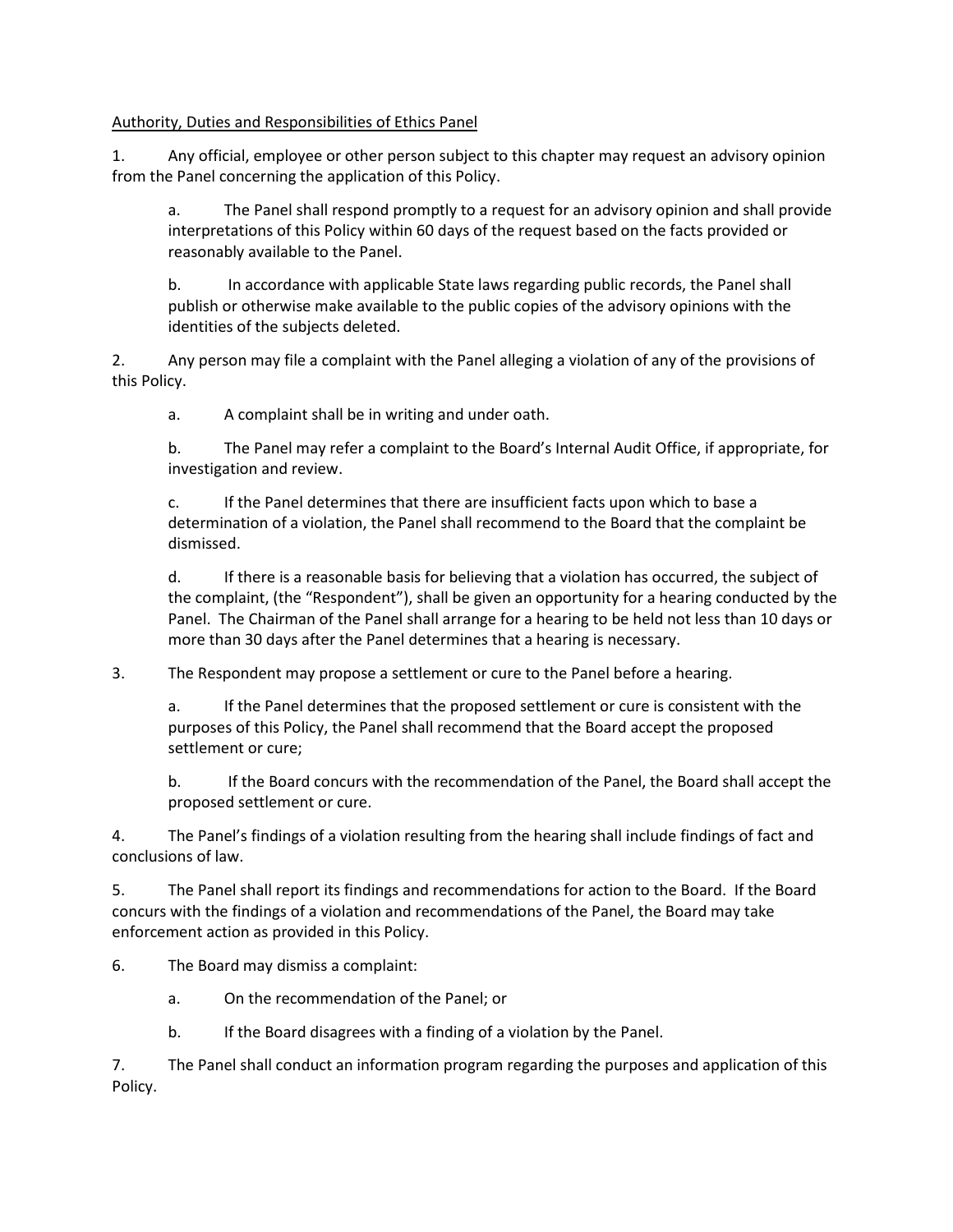#### Confidentiality and Records

1. The Panel, assisted by the General Counsel, shall be the custodian of all forms submitted by any person under this Policy.

2. After a complaint is filed and until a final determination by the Board, all actions regarding a complaint are confidential.

3. Concurrence by the Board with a finding of a violation by the Panel is public information.

### E. Conflicts of Interest

### 1. Participation

a. Except as permitted by Board Policies or in the exercise of an administrative or ministerial duty that does not affect the disposition or decision in the matter, an official may not participate in:

(i) Any matter in which, to the knowledge of the official, the official or qualified relative of the official has an interest;

(ii) Any matter in which any of the following is a party:

(A) A business entity in which the official has a direct financial interest of which the official may reasonably be expected to know;

(B) A business entity for which the official or a qualified relative of the official is an officer, director, trustee, partner, or employee;

(C) A business entity with which the official or, to the knowledge of the official, a qualified relative of the official is negotiating or has any arrangement concerning prospective employment;

(D) A business entity that is a party to an existing contract with the school official or which, to the knowledge of the official, a qualified relative of the official, if the contract reasonably could be expected to result in a conflict between the private interests of the official and the school system or Board duties of the official;

(E) An entity, doing business with the Board or school system, in which a direct financial interest is owned by another entity in which the official has a direct financial interest, if the official may be reasonably expected to know of both direct financial interests; or

(F) A business entity that:

(1) The official knows is a creditor or obligee of the official or a qualified relative of the official with respect to a thing of economic value; and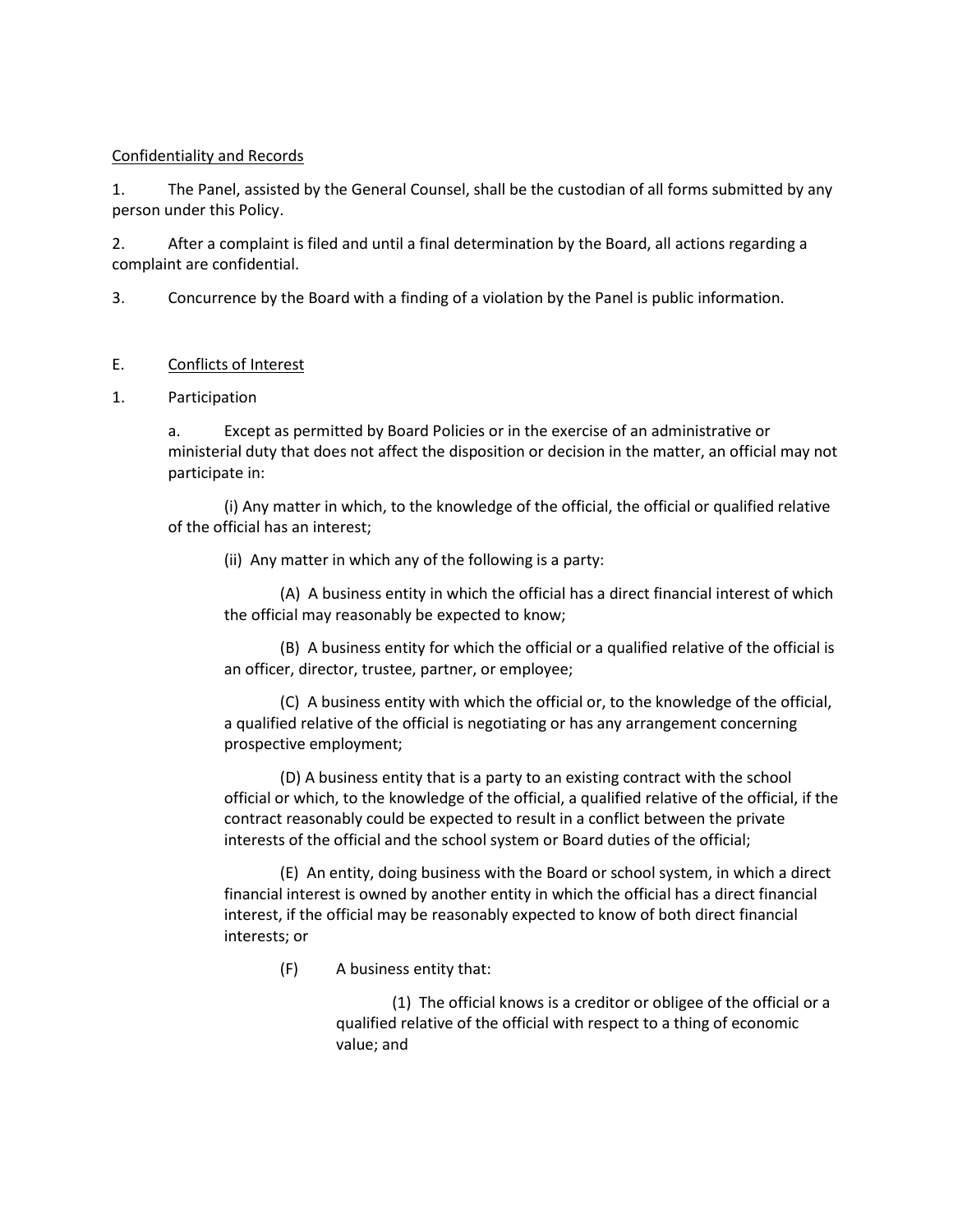(2) As a creditor or obligee, is in a position to directly and substantially affect the interest of the official or qualified relative of the official.

b. An official who is disqualified from participating under paragraph a. of this subsection shall disclose the nature and circumstances of the conflict and may participate or act if:

(i) The disqualification leaves a body with less than a quorum capable of acting;

(ii) The disqualified official is required by law to act; or

(iii) The disqualified official is the only person authorized to act.

## 2. Employment and Financial Interests

a. Except as permitted by Board Policies when the interest is disclosed or when the employment does not create a conflict of interest or appearance of conflict, an official may not:

(i) Be employed by or have a financial interest in an entity that is:

(A) Subject to the authority of the school system or Board of Education; or

(B) Negotiating or has entered a contract with the school system or Board of Education; or

(ii) Hold any other employment relationship that would impair the impartiality or independence of judgment of the official.

b. This prohibition does not apply to:

(i) An official whose duties are ministerial, if the private employment or financial interest does not create a conflict of interest or the appearance of a conflict of interest, as permitted in accordance with the Policies adopted by the Board; or

(ii) Subject to other provisions of regulation and law, a Member of the Board in regard to a financial interest or employment held at the time of the oath of office, if the financial interest or employment was disclosed on the financial disclosure statement filed with the certificate of candidacy to be a Member of the Board.

### 3. Post-employment

A former official may not assist or represent any other party other than the Board or school system for compensation in a case, contract, or other specific matter involving the Board of Education or the school system if that matter is one in which the former official significantly participated in as an official.

4. Contingent Compensation

Except in a judicial or quasi-judicial proceeding, an official may not assist or represent a party for contingent compensation in any matter before or involving the Board or the school system.

5. Prestige of Office

a. An official may not intentionally use the prestige of office or public position for the private gain of that official or the private gain of another.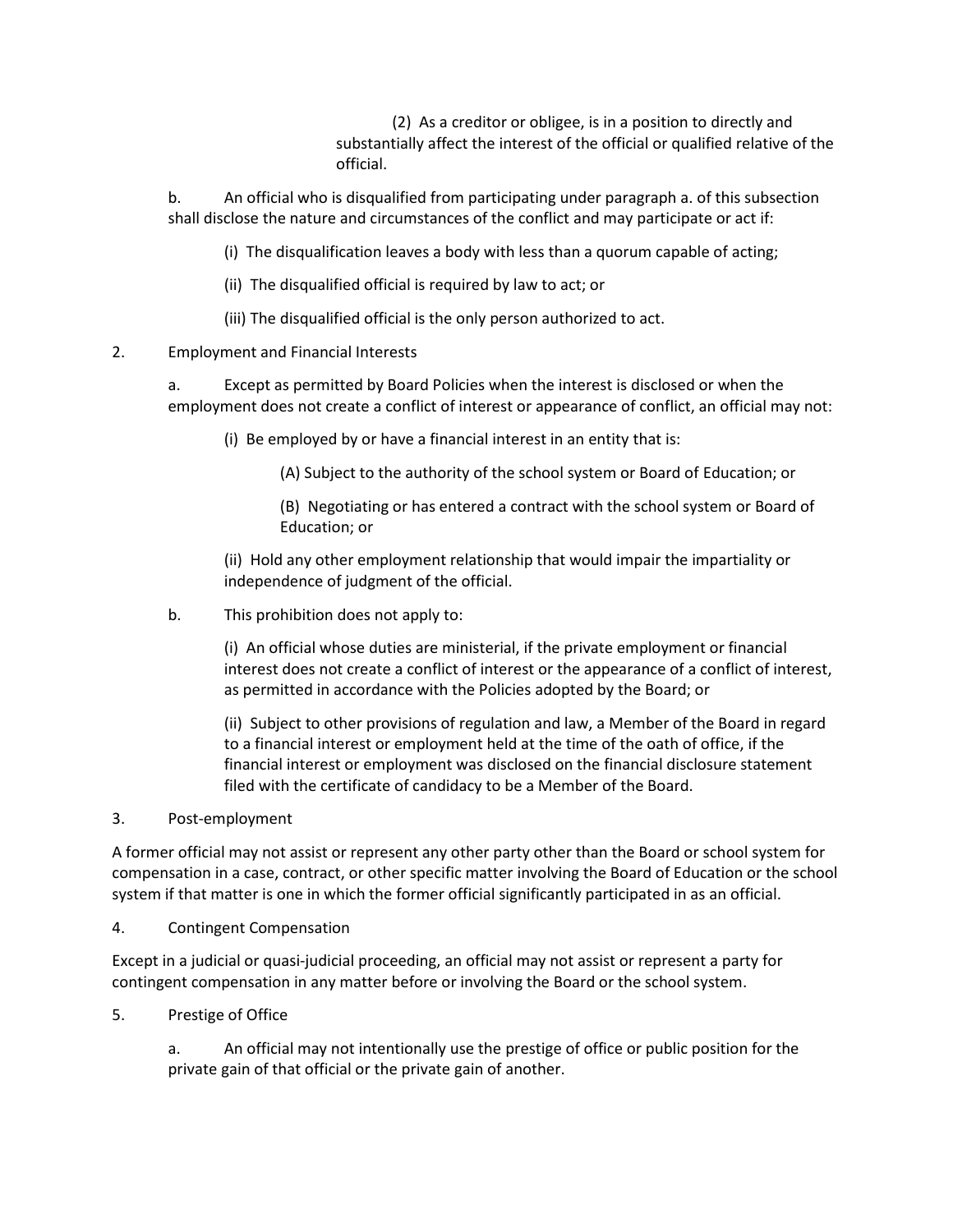b. This does not prohibit the performance of usual and customary constituent services by a Member of the Board without additional compensation.

6. Gifts

a. An official may not solicit any gift.

b. An official may not directly solicit or facilitate the solicitation of a gift, on behalf of another person, from an individual lobbyist.

c. An official my not knowingly accept a gift, directly or indirectly, from a person the official knows or has reason to know:

(i) Is doing business with or seeking to do business with the school system or Board with which the official is affiliated;

(ii) Is subject to the authority of the school system or the Board;

(iii) Is a regulated lobbyist with respect to matter within the jurisdiction of the official; or

(iv) Has financial interests that may be substantially and materially affected, in a manner distinguishable from the public generally, by the performance or nonperformance of the school system duties of the official.

#### d. This section does not apply to a gift:

(i) That would tend to impair the impartiality and independence of judgment of the official receiving the gift;

(ii) Of significant value that would give the appearance of impairing the impartiality and independent judgment of the official; or

(iii) Of significant value that the recipient official believes or has reason to believe is designed to impair the impartiality and independent judgment of the official.

#### e. Notwithstanding paragraph (c.) of this subsection, an official may accept:

(i) Meals and beverages consumed in the presence of the donor or sponsoring entity;

(ii) Ceremonial gifts or awards that have insignificant monetary value;

(iii) Unsolicited gifts of nominal value that do not exceed \$20 in costs or trivial items of informational value;

(iv) Reasonable expenses for food, travel, lodging, and scheduled entertainment of the official at a meeting which is given in return for the participation of the official in a panel or speaking engagement at the meeting;

(v) Gifts of tickets or free admission extended to the Members of the Board to attend a charitable, cultural, or political event, if the purpose of the gift or admission is a courtesy or ceremony extended to the Board;

(vi) A specific gift or class of gifts which the Panel exempts from the operation of this subsection upon a finding, in writing, that acceptance of the gift or class of gifts would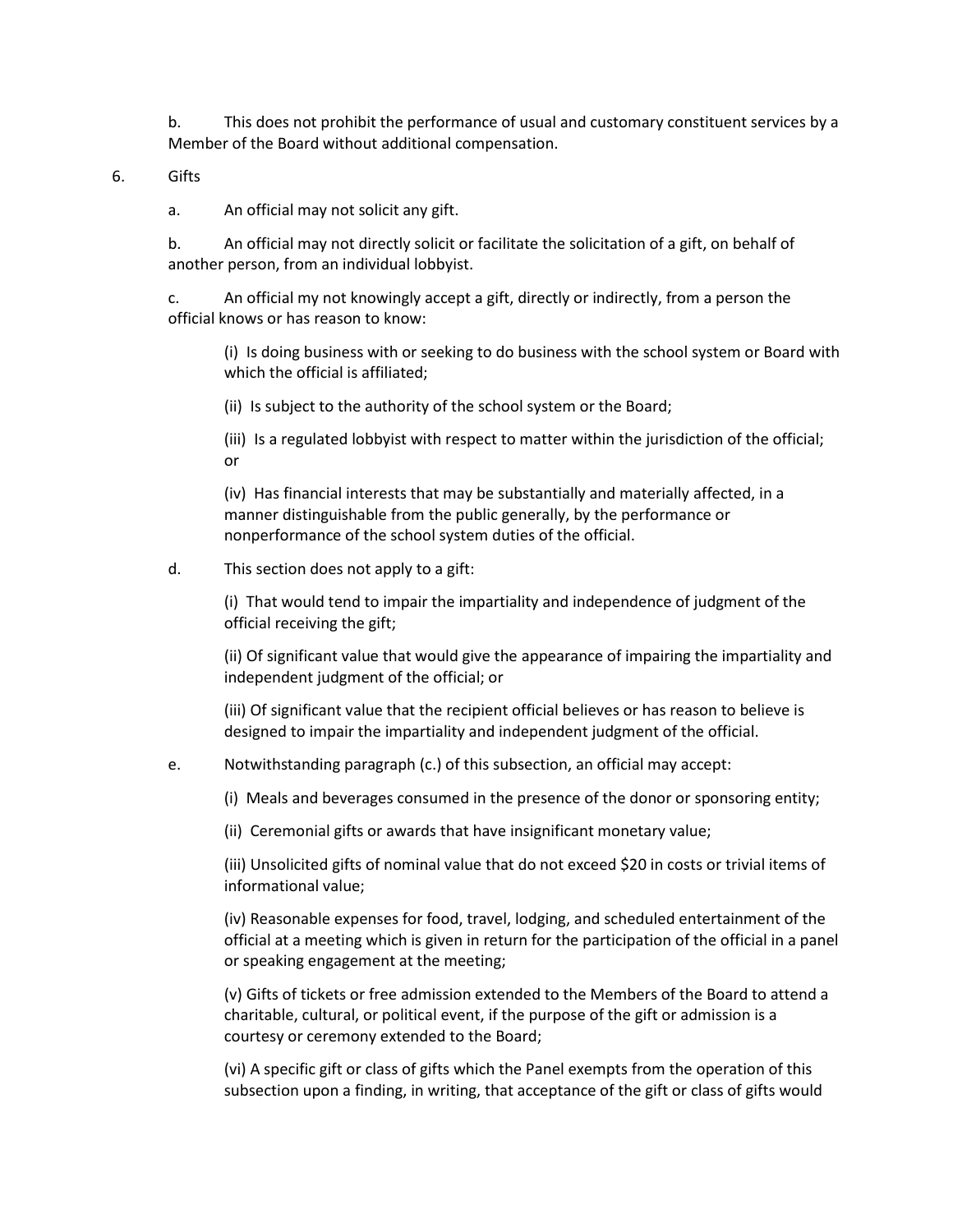not be detrimental to the impartial conduct of the business of the school system or Board and that the gift is purely personal and private in nature;

(vii) Gifts from a person related by blood or marriage, or any other individual who is a member of the household of the official; or

(viii) Honoraria for speaking to or participating in a meeting, provided that the offering of the honorarium is in no way related in any way to the school system or Board position of the official.

## 7. Disclosure of Confidential Information

Other than in the discharge of his or her official duties, an official may not disclose or use confidential information that the official acquired by reason of the official's public position and that is not available to the public for the economic benefit of the official or the economic benefit of another person.

## 8. Procurement

a. An individual or person that employs an individual who assists the school system or the Board in the drafting of specifications, an invitation for bids, or a request for proposals for a procurement, may not submit a bid or proposal for that procurement, or assist or represent another person, directly or indirectly, who is submitting a bid or proposal for the procurement.

b. The Panel may establish exemptions from the requirements of this subsection for providing descriptive literature, sole source procurements, and written comments solicited by the procuring unit of the school system.

## F. Financial Disclosure – Members of the Board and Candidates to be Members of the Board

1. This section applies to all Members of the Board and candidates to be Members of the Board.

2. Except as provided in subsection (4) below, a Member of the Board or candidate to be a Member of the Board shall file the financial disclosure statement required by law:

- a. On a form provided by the Panel;
- b. Under oath or affirmation; and
- c. With the Panel or the office designated by the Panel.
- 3. Deadlines for filing statements:

a. An incumbent official shall file a financial disclosure statement annually no later than April 30th of each year for the preceding calendar year.

b. An official who is appointed to fill a vacancy in an office for which a financial disclosure statement is required and who had not already filed a financial disclosure statement shall file a statement for the preceding calendar year within 30 days after appointment.

c. An individual who, other than by reasons of death, leaves an office for which a statement is required shall file a statement within 60 days after leaving the office. The statement shall cover the calendar year immediately preceding the year in which the individual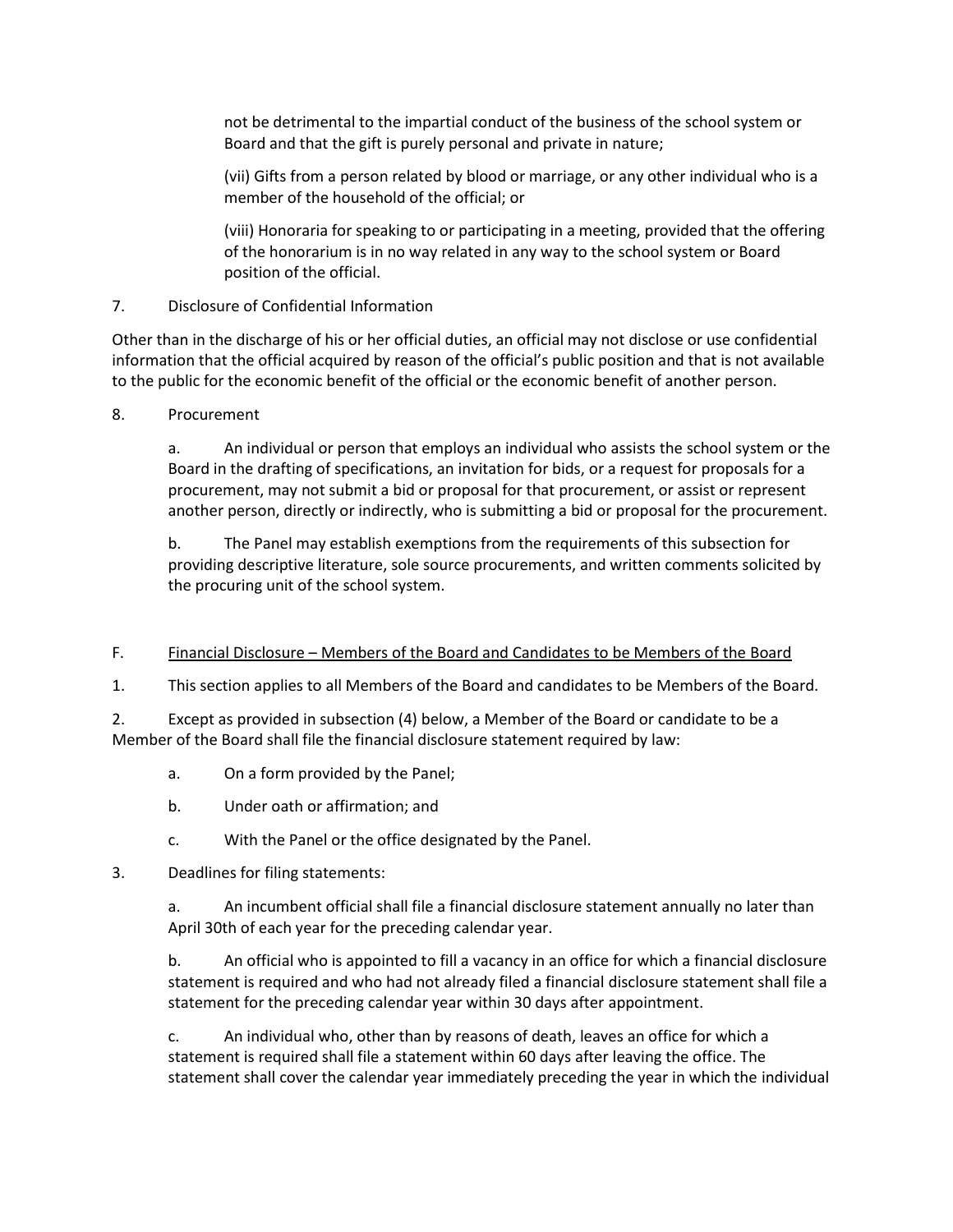left office, unless a statement covering that year has already been filed by the individual; and the portion of the current calendar year during which the individual held the office.

## 4. Candidates to be Members of the Board:

a. Except an official who has filed a financial disclosure statement under another provision of this section for the reporting period, a candidate to be a Member of the Board shall file a financial disclosure statement each year beginning with the year in which the certificate of candidacy is filed through the year of election.

b. A candidate to be a Member of the Board shall file a statement required under this section:

(i) In the year the certificate of candidacy is filed, no later than the filing of the certificate of candidacy;

(ii) In the year of the election, on or before the earlier of April 30 or the last day for the withdrawal of candidacy; or

(iii) In all other years for which a statement is required, on or before April 30.

c. A candidate to be a Member of the Board may file the required statement with the Board of Election Supervisors with the certificate of candidacy or with the Panel prior to filing the certificate of candidacy.

d. If a candidate fails to file a statement required by this section after written notice is provided by the Board of Election of Supervisors at least 20 days before the last day for the withdrawal of candidacy, the candidate is deemed to have withdrawn the candidacy.

e. The Board of Election Supervisors may not accept any certificate of candidacy unless a statement required under this section has been filed in proper form.

f. Within 30 days of the receipt of a statement required under this section, the Board of Election Supervisors shall forward the statement to the Panel, or the office designated by the Panel.

### 5. Public Record:

a. The Panel or office designated by the Panel shall maintain all financial disclosure statements filed under this section.

b. The Panel or office designated by the Panel or Board shall make financial disclosure statements available during normal office hours, for examination and copying by the public subject to reasonable fees and administrative procedures established by the Board.

c. If an individual examines or copies a financial disclosure statement, the Panel or the office designated by the Panel shall record:

(i) The name and home address of the individual reviewing or copying the statement;

(ii) The name of the person whose financial disclosure statement was examined or copied.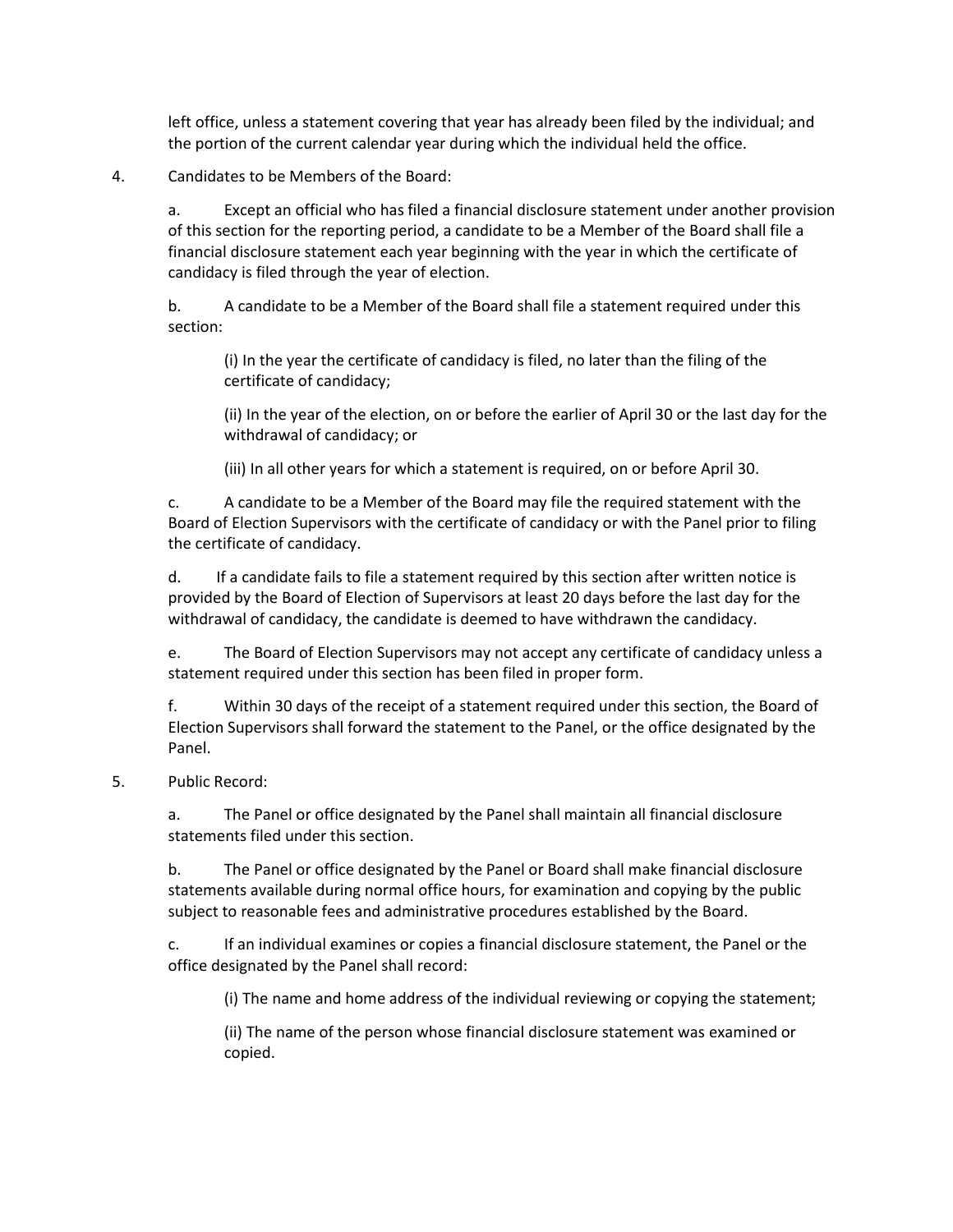d. Upon request by the individual whose financial disclosure statement was examined or copied, the Panel or the office designated by the Panel shall provide the individual with a copy of the name and home address of the person who reviewed the individual's financial disclosure statement.

e. The Panel or the office designated by the Panel shall retain financial disclosure statements for four (4) years from the date of receipt.

### 6. Contents of Statement:

a. Interests in real property where ever located, including the nature of the property: location by street address, mailing address, or legal description of the property; nature and extent of the interest held, including any conditions and encumbrances on the interest; the date when, the matter in which and the identity of the person from whom the interest was acquired; nature and amount of the consideration given in exchange for the interest or, if acquired other than by purchase, the fair market value of the interest at the time acquired; if any interest was transferred, in whole or in part, at any time during the reporting period, a description of the interest transferred, the nature and amount of the consideration received for the interest, and the identity of the person from whom the interest was transferred; and, the identity of any other person with an interest in the property.

b. Interest in a business entity regardless of whether the business entity does business with the school system or Board: the name and address of the principal office of the business entity; the nature and amount of the interest held, including any conditions and encumbrances on the interest; with respect to any interest transferred, in whole or in part, at any time during the reporting period, description of the interest transferred, the nature and amount of consideration receive for the interest and, if known, the identity of the person from whom the interest was transferred; and with respect to any interest acquired during the reporting period, the date when, the manner in which, and the identity of the person from whom the interest was acquired; and, the nature and the amount of the consideration given in exchange for the interest or, if acquired other than by purchase, the fair market value of the interest at the time acquired.

(i) An individual may satisfy the requirement to report the amount of interest held by reporting an equity interest in a business entity, the number of shares held and, unless the business entity's stock is publicly traded, the percentage of equity interest held; or

(ii) For an equity interest in a partnership, the percentage of equity interest held.

c. Interests in business entities doing business with the school system or the Board: name and address of the principal office of the business entity; nature and amount of interest held including any conditions and encumbrances on the interest; with respect to any interest transferred, in whole or in part, at any time during the reporting period, description of the interest transferred, the nature and amount of consideration receive for the interest and, if known, the identity of the person from whom the interest was transferred; and with respect to any interest acquired during the reporting period, the date when, the manner in which, and the identity of the person from whom the interest was acquired; and, the nature and the amount of the consideration given in exchange for the interest or, if acquired other than by purchase, the fair market value of the interest at the time acquired.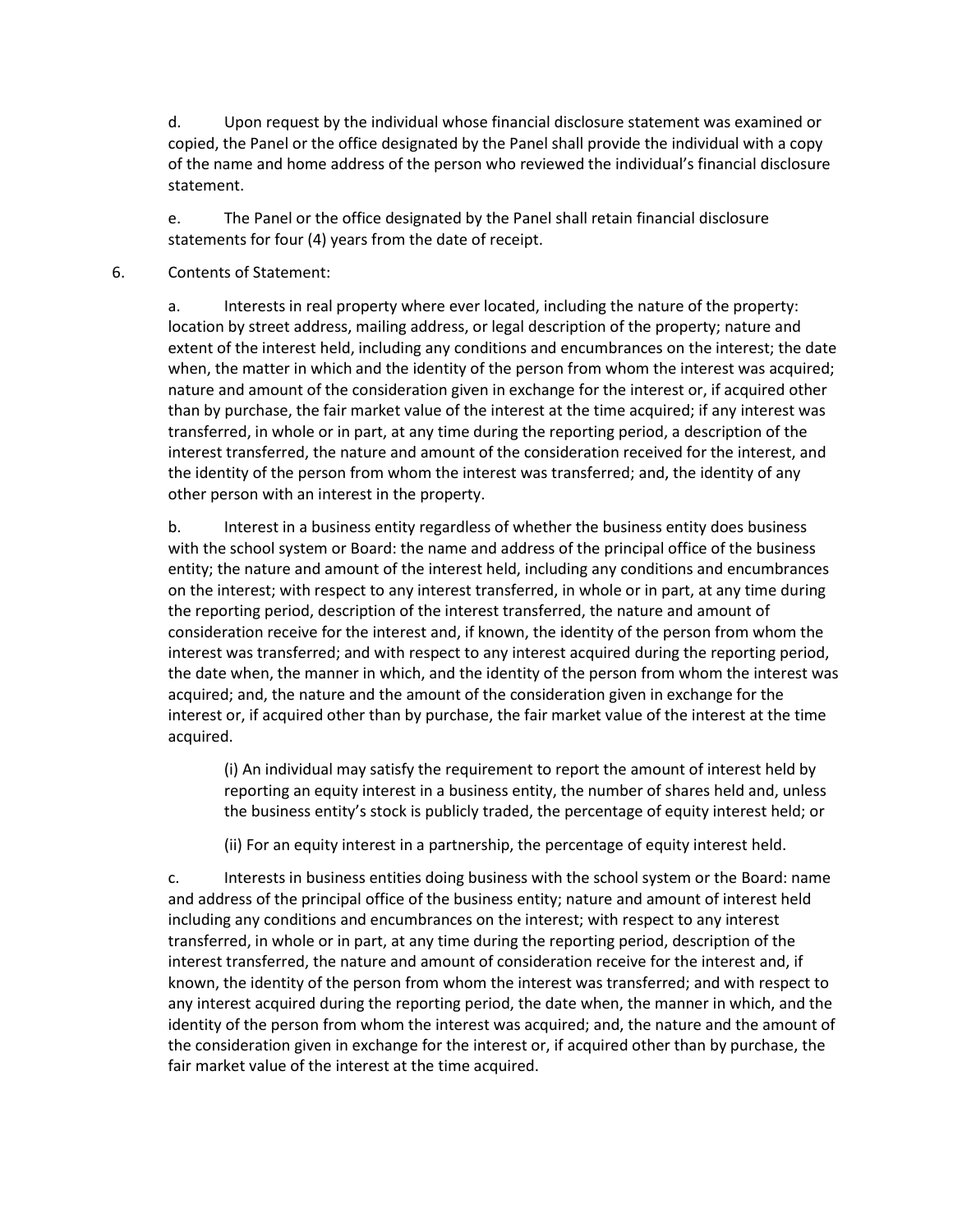## d. Gifts

A statement filed under this subsection shall include a schedule of each gift in excess of \$20 in value or a series of gifts totaling \$100 or more received during the reporting period from or on behalf of, directly or indirectly, any one person who does business with the school system or Board. For each gift reported, the schedule shall include a description of the nature and value of the gift and the identity of the person from whom, or on behalf of whom, directly or indirectly, the gift was received.

e. Employment with or interests in entities doing business with the school system or Board

A statement filed under this subsection shall include a schedule of all offices and directorships with or without a salary, and salaried employment by the individual or member of the immediate family of the individual held at any time during the reporting period with entities doing business with the school system or Board. For each position reported, the schedule shall include the name and address of the principal office of the business entity; the title and nature of the office directorship, or salaried employment held and the date it commenced; and, the name of each school system or Board with which the entity is involved.

f. Indebtedness to entities doing business with the school system or Board

A statement filed under this subsection shall include a schedule of all liabilities, excluding retail credit accounts, to persons doing business with the school system or Board owed at any time during the reporting period by the individual; or by a member of the immediate family of the individual if the individual was involved in the transaction giving rise to the liability. For each liability reported, the schedule shall include the identity of the person to whom the liability was owed and the date the liability was incurred; the amount of the liability owed as of the end of the reporting period; the terms of payment of the liability and the extent to which the principal amount of the liability was increased or reduced during the year; and, the security given, if any for the liability.

g. Employment with the school system or Board

A statement filed under this subsection shall include a schedule of the immediate family members of the individual employed by the school system or Board in any capacity at any time during the reporting period.

h. Sources of earned income

A statement filed under this subsection shall include a schedule of the name and address of each place of employment and of each business entity of which the individual or a member of the individual's immediate family was a sole or partial owner and from which the individual or member of the individual's immediate family received earned income at any time during the reporting period. A minor child's employment or business ownership need not be disclosed if the school system or Board does not regulate, exercise authority over, or contract with the place of employment or business entity of the minor child.

i. Additional interests or information

A statement filed under this subsection may also include a schedule of additional interests or information that the individual making the statement wishes to disclose.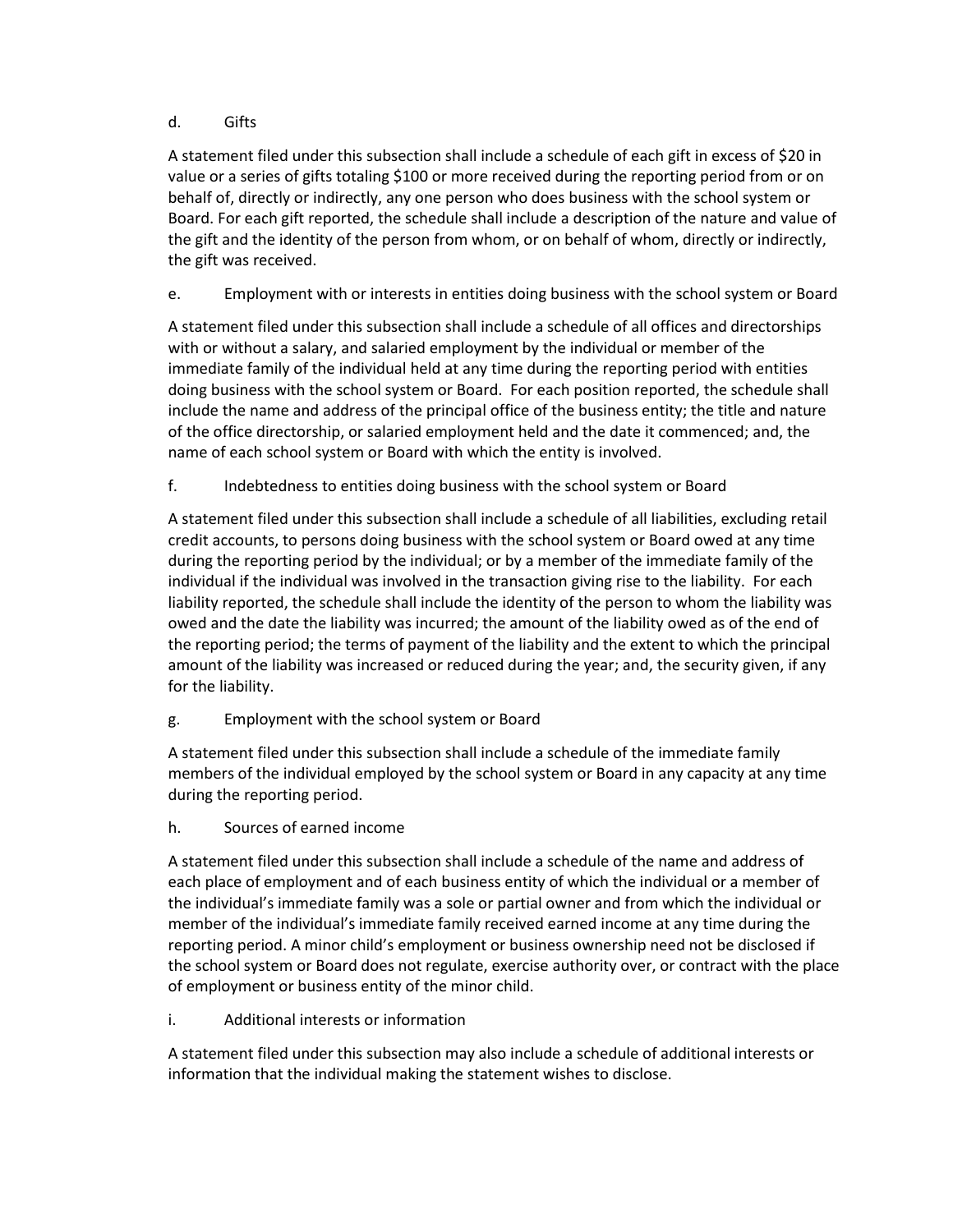7. The following interests are considered to be the interests of the individual making the statement:

a. An interest held by a member of the individual's immediate family, if the interest was, at any time during the reporting period, directly or indirectly controlled by the individual.

b. An interest held by a business entity in which the individual held a 30% or greater interest at any time during the reporting period.

c. An interest held by a trust or an estate which, at any time during the reporting period:

(i) The individual held a reversionary interest or was a beneficiary; or

(ii) If a revocable trust, the individual was a settler.

8. The Panel shall review the financial disclosure statements submitted under this section for compliance with the provisions of this section and shall notify an individual submitting the statement of any omissions or deficiencies.

9. The Board, upon recommendation from the Panel, may take appropriate enforcement action to ensure compliance with this section.

# G. Financial disclosure – Employees and appointed officials

1. This section applies to the Chief Executive Officer and positions included in the Executive Cabinet.

2. The Chief Executive Officer and employees included in the Executive Cabinet shall file the financial disclosure statement required by law:

- a. On a form provided by the Panel;
- b. Under oath or affirmation; and,
- c. With the Panel or the office designated by the Panel.

3. On or before April 30 of each year during which an official or employee holds office, an official or employee shall file a statement disclosing gifts received during the preceding calendar year from any person that contracts with or is under the authority of the Board or the school system, including the name of the donor of the gift and the approximate retail value at the time of receipt.

4. An official or employee shall disclose employment and interests that raise conflicts of interest or potential conflicts of interest in connection with a specific proposed action by the employee or official sufficiently in advance of the action to provide adequate disclosure to the public.

5. The Panel or office designated by the Panel shall maintain all disclosure statements filed under this section as public records available for public inspection and copying as provided in this Policy.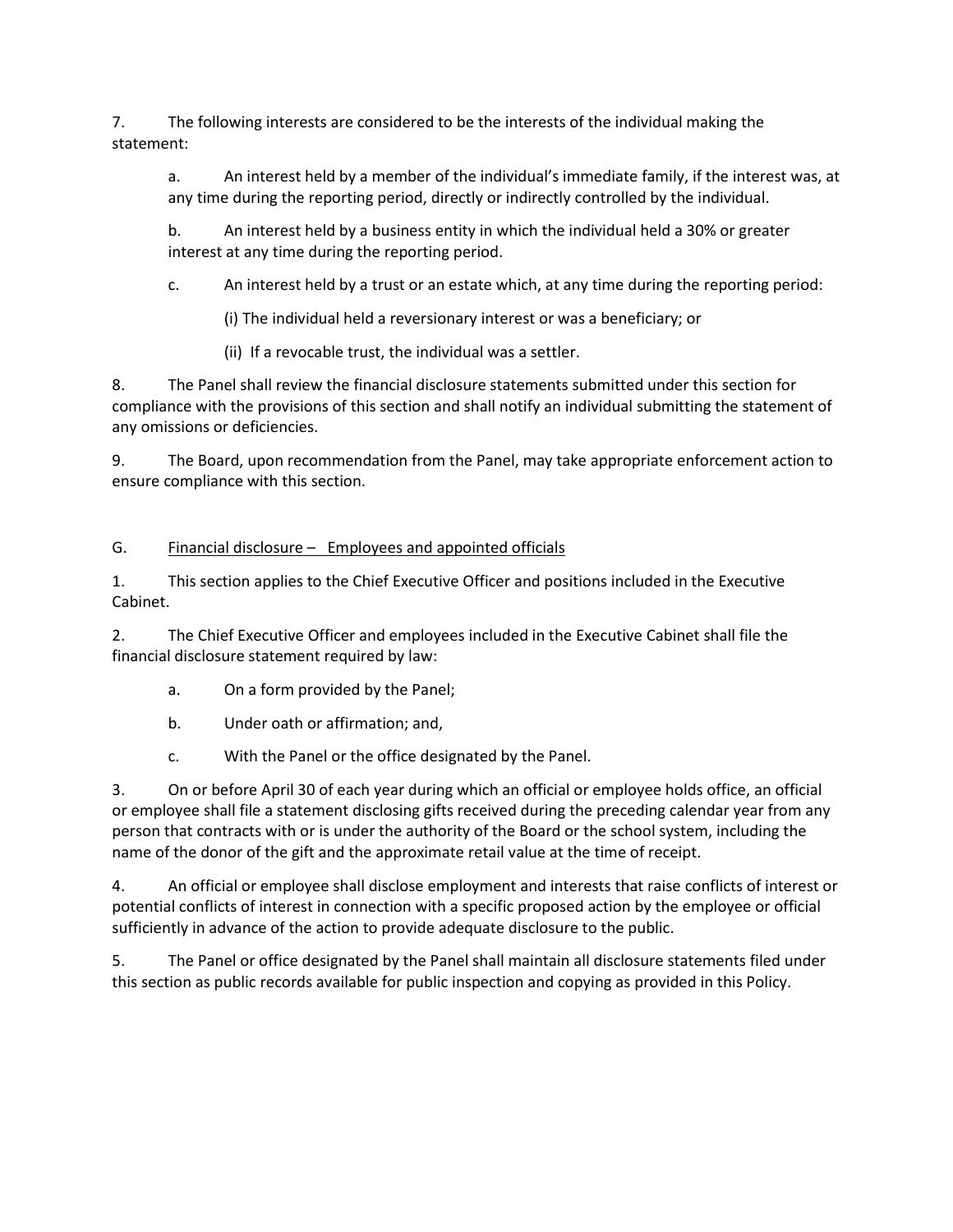## H. Lobbying

1. A person shall file a lobbying registration statement with the Panel or office designated by the Panel if the person:

a. Personally appears before any school official or employee with the intent to influence that person in performance of the official duties of the official or employee; and

b. In connection with the intent to influence expends or reasonably expects to expend in a given calendar year in excess of \$25 on food, entertainment or other gifts for officials and employees of the Board or school system.

2. A person shall file a registration statement required under this section on or before the latter of January 15 of the calendar year or within five days after first performing an act that requires registration in the calendar year.

3. The registration statement shall identify the registrant; any other person on whose behalf the registrant acts; and the subject matter on which the registrant proposes to make appearance specified in subsection 1 of this section.

4. Within 30 days after the end of a calendar year during which a person was registered under this section, the person shall file a report with the panel or office designated by the Panel disclosing the value, date, and nature of any food, entertainment or other gift provided to a school official or employee; and if a gift or series of gifts to a single official or employee exceeds \$100 in value, the identity of the official or employee.

5. The Panel or office designated by the Panel shall maintain the registrations and reports filed under this section as public records available for public inspection and copying.

## I. Exemptions and Modifications

The Board, as appropriate, may grant exemptions and modifications to Sections E. and G. of this Policy to employees and the Superintendent when the Panel or the Board determines that application of those provisions is not required to preserve the purposes of this Policy and would constitute an unreasonable invasion of privacy; and significantly reduce the availability of qualified persons for public service.

## J. Sanctions

An official who violates this Policy is subject to sanctions, discipline, personnel action, or removal from office, as provided by law and consistent with procedures established in State law and/or Board policy.

AUTHORITY: Maryland Public Ethics Law

Md. Code Annotated, General Provisions Article, Title 5

COMAR 19A.05.01 - 03